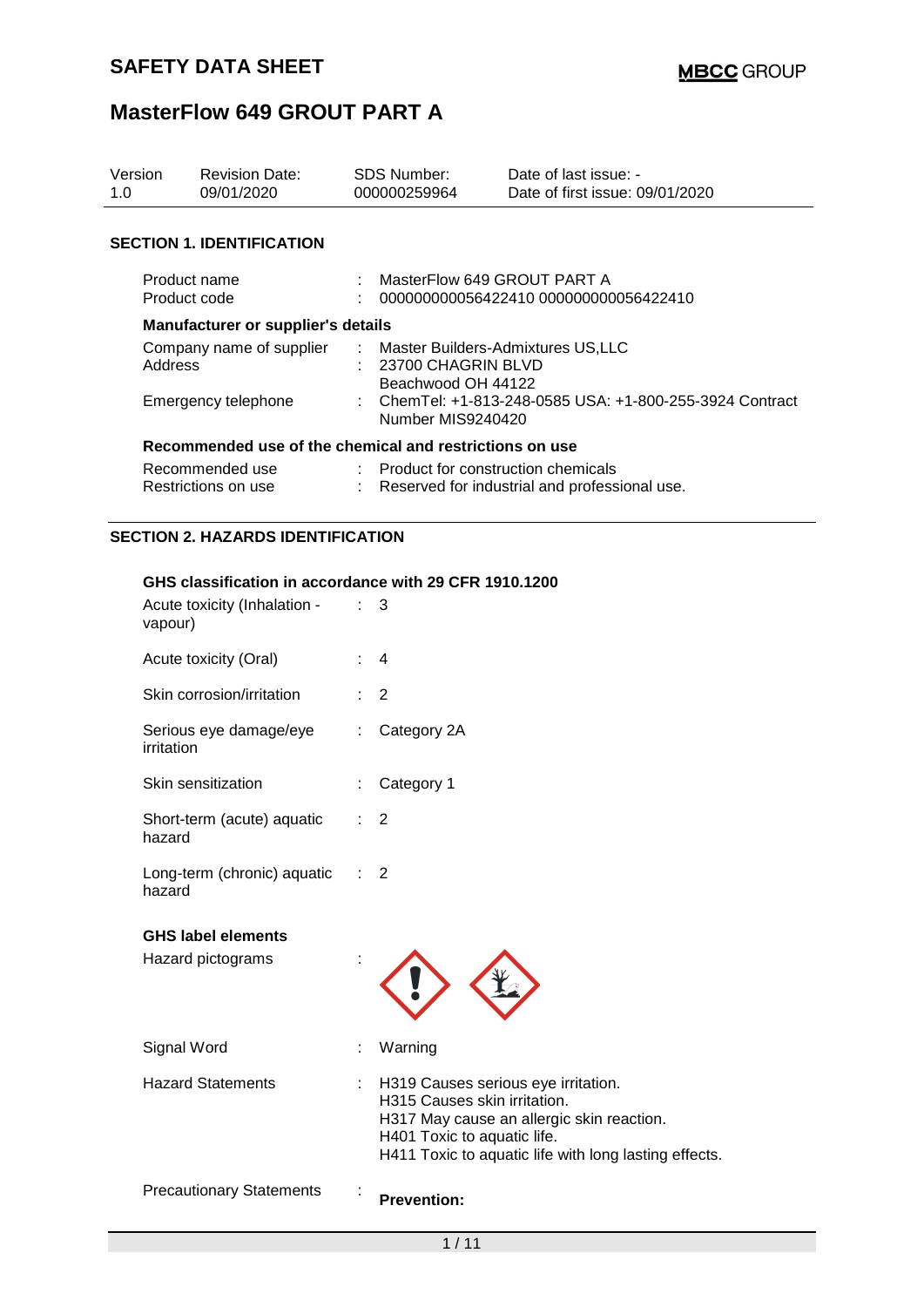| Version<br>1.0 | <b>Revision Date:</b><br>09/01/2020 | <b>SDS Number:</b><br>000000259964                                                                                                         | Date of last issue: -<br>Date of first issue: 09/01/2020                                                                                                                                                                                                                                                                                                                                                                                                         |
|----------------|-------------------------------------|--------------------------------------------------------------------------------------------------------------------------------------------|------------------------------------------------------------------------------------------------------------------------------------------------------------------------------------------------------------------------------------------------------------------------------------------------------------------------------------------------------------------------------------------------------------------------------------------------------------------|
|                |                                     | face protection.<br>the workplace.<br>handling.                                                                                            | P280 Wear protective gloves/ protective clothing/ eye protection/<br>P261 Avoid breathing dust/ fume/ gas/ mist/ vapours/ spray.<br>P273 Avoid release to the environment.<br>P272 Contaminated work clothing should not be allowed out of<br>P264 Wash face, hands and any exposed skin thoroughly after                                                                                                                                                        |
|                |                                     | <b>Response:</b>                                                                                                                           |                                                                                                                                                                                                                                                                                                                                                                                                                                                                  |
|                |                                     | to do. Continue rinsing.<br>CENTER or doctor/physician.<br>and water.<br>tion.<br>reuse.<br>P391 Collect spillage.<br>or doctor/physician. | P305 + P351 + P338 IF IN EYES: Rinse cautiously with water<br>for several minutes. Remove contact lenses, if present and easy<br>P333 + P311 If skin irritation or rash occurs: Call a POISON<br>P303 + P352 IF ON SKIN (or hair): Wash with plenty of soap<br>P332 + P313 If skin irritation occurs: Get medical advice/atten-<br>P362 + P364 Take off contaminated clothing and wash it before<br>P337 + P311 If eye irritation persists: Call a POISON CENTER |
|                |                                     | Disposal:                                                                                                                                  |                                                                                                                                                                                                                                                                                                                                                                                                                                                                  |
|                | waste collection point.             |                                                                                                                                            | P501 Dispose of contents/container to appropriate hazardous                                                                                                                                                                                                                                                                                                                                                                                                      |
|                | <b>Other hazards</b>                |                                                                                                                                            |                                                                                                                                                                                                                                                                                                                                                                                                                                                                  |
|                | No data available.                  |                                                                                                                                            |                                                                                                                                                                                                                                                                                                                                                                                                                                                                  |

### **SECTION 3. COMPOSITION/INFORMATION ON INGREDIENTS**

Chemical nature : No data available.

### **Components**

| Chemical name                             | CAS-No.    | Concentration (% w/w) |
|-------------------------------------------|------------|-----------------------|
| Reaction product: bisphenol-A-            | 25068-38-6 | $>= 75 - 5 = 100$     |
| (epichlorhydrin)-Epoxy resin (number      |            |                       |
| average molecular weight $\leq$ 700)      |            |                       |
| $ 1,3-b$ is $(2,3-ep$ oxypropoxy $)-2,2-$ | 17557-23-2 | $\ge$ = 10 - < 15     |
| dimethylpropane                           |            |                       |
| furfuryl alcohol                          | 98-00-0    | $>= 5 - < 7$          |

### **SECTION 4. FIRST AID MEASURES**

| General advice | Move out of dangerous area.<br>Consult a physician.<br>Show this material safety data sheet to the doctor in attend-<br>ance.<br>Symptoms of poisoning may appear several hours later. |
|----------------|----------------------------------------------------------------------------------------------------------------------------------------------------------------------------------------|
|                | Do not leave the victim unattended.                                                                                                                                                    |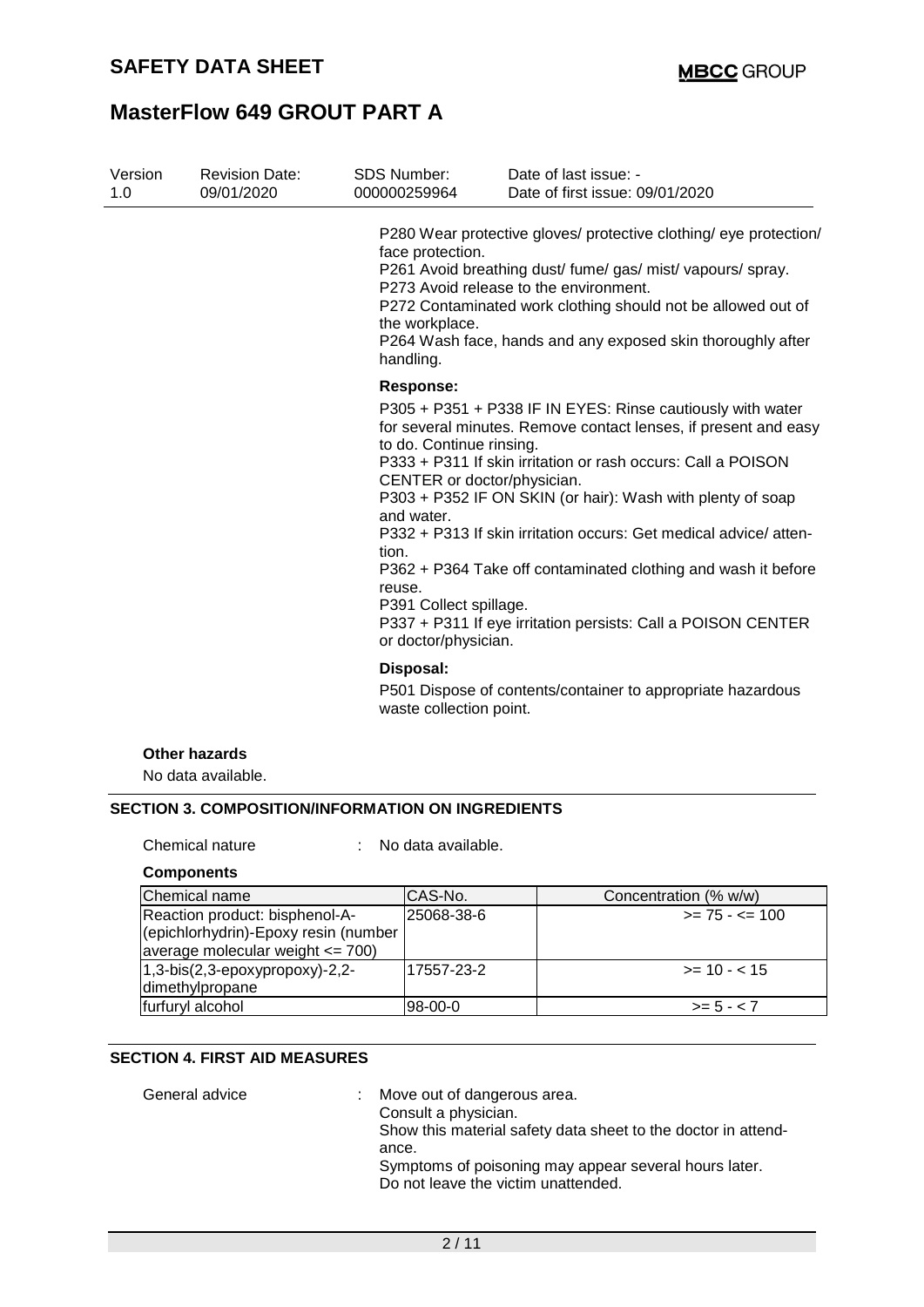| Version<br>1.0          |         | <b>Revision Date:</b><br>09/01/2020                                                                                                                                                                                                                                        | <b>SDS Number:</b><br>000000259964                                                                                          | Date of last issue: -<br>Date of first issue: 09/01/2020                                            |  |  |
|-------------------------|---------|----------------------------------------------------------------------------------------------------------------------------------------------------------------------------------------------------------------------------------------------------------------------------|-----------------------------------------------------------------------------------------------------------------------------|-----------------------------------------------------------------------------------------------------|--|--|
| If inhaled              |         | Call a physician or poison control center immediately.<br>If unconscious, place in recovery position and seek medical<br>advice.                                                                                                                                           |                                                                                                                             |                                                                                                     |  |  |
| In case of skin contact |         | If skin irritation persists, call a physician.<br>If on skin, rinse well with water.<br>If on clothes, remove clothes.                                                                                                                                                     |                                                                                                                             |                                                                                                     |  |  |
| In case of eye contact  |         |                                                                                                                                                                                                                                                                            | Remove contact lenses.<br>Protect unharmed eye.<br>Keep eye wide open while rinsing.                                        | Immediately flush eye(s) with plenty of water.<br>If eye irritation persists, consult a specialist. |  |  |
| If swallowed            |         | Induce vomiting immediately and call a physician.<br>Keep respiratory tract clear.<br>Do not give milk or alcoholic beverages.<br>Never give anything by mouth to an unconscious person.<br>If symptoms persist, call a physician.<br>Take victim immediately to hospital. |                                                                                                                             |                                                                                                     |  |  |
|                         | delayed | Most important symptoms<br>and effects, both acute and<br>Notes to physician                                                                                                                                                                                               | Causes skin irritation.<br>May cause an allergic skin reaction.<br>Causes serious eye irritation.<br>Treat symptomatically. |                                                                                                     |  |  |

### **SECTION 5. FIRE-FIGHTING MEASURES**

| Suitable extinguishing media                        | Water spray<br>Foam<br>Dry powder<br>Carbon dioxide (CO2)                                                                                                                                                                       |
|-----------------------------------------------------|---------------------------------------------------------------------------------------------------------------------------------------------------------------------------------------------------------------------------------|
| Unsuitable extinguishing<br>media                   | High volume water jet                                                                                                                                                                                                           |
| Specific hazards during fire<br>fighting            | Do not allow run-off from fire fighting to enter drains or water<br>courses.                                                                                                                                                    |
| Further information                                 | : Collect contaminated fire extinguishing water separately. This<br>must not be discharged into drains.<br>Fire residues and contaminated fire extinguishing water must<br>be disposed of in accordance with local regulations. |
| Special protective equipment :<br>for fire-fighters | Wear self-contained breathing apparatus for firefighting if nec-<br>essary.                                                                                                                                                     |

#### **SECTION 6. ACCIDENTAL RELEASE MEASURES**

| Personal precautions, protec- :<br>tive equipment and emer-<br>gency procedures |    | Use personal protective equipment.<br>Ensure adequate ventilation.<br>Evacuate personnel to safe areas.                                                                                    |
|---------------------------------------------------------------------------------|----|--------------------------------------------------------------------------------------------------------------------------------------------------------------------------------------------|
| Environmental precautions                                                       | ÷. | Prevent product from entering drains.<br>Prevent further leakage or spillage if safe to do so.<br>If the product contaminates rivers and lakes or drains inform<br>respective authorities. |
| Methods and materials for<br>containment and cleaning up                        |    | Soak up with inert absorbent material (e.g. sand, silica gel,<br>acid binder, universal binder, sawdust).<br>Keep in suitable, closed containers for disposal.                             |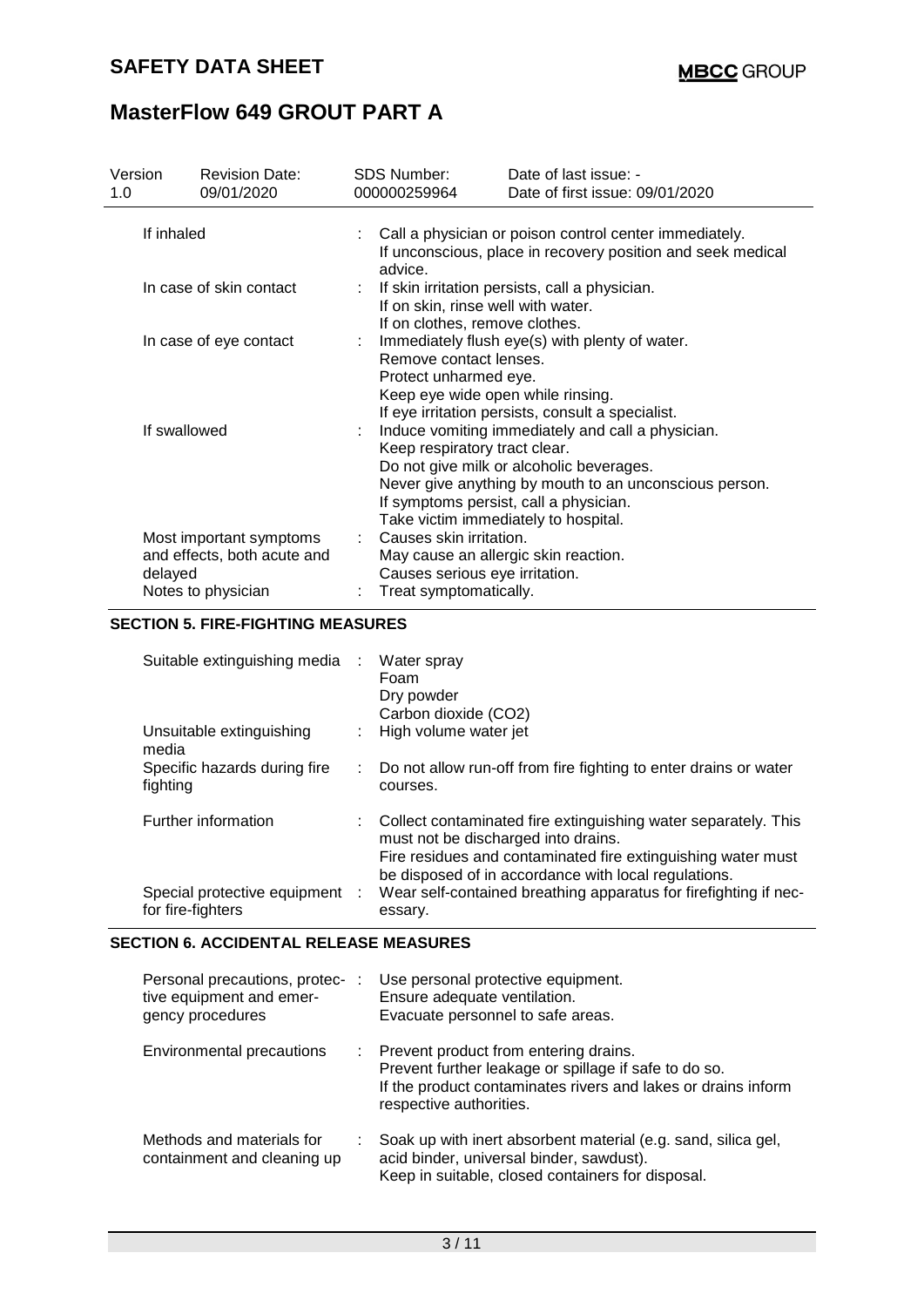## **SAFETY DATA SHEET**

# **MasterFlow 649 GROUT PART A**

| Version<br>1.0 | <b>Revision Date:</b><br>09/01/2020                       | SDS Number:<br>000000259964                                                                            | Date of last issue: -<br>Date of first issue: 09/01/2020                                                                                                                                                                                                                                                                                                                                                                                                                                                                                 |
|----------------|-----------------------------------------------------------|--------------------------------------------------------------------------------------------------------|------------------------------------------------------------------------------------------------------------------------------------------------------------------------------------------------------------------------------------------------------------------------------------------------------------------------------------------------------------------------------------------------------------------------------------------------------------------------------------------------------------------------------------------|
|                |                                                           |                                                                                                        |                                                                                                                                                                                                                                                                                                                                                                                                                                                                                                                                          |
|                | <b>SECTION 7. HANDLING AND STORAGE</b>                    |                                                                                                        |                                                                                                                                                                                                                                                                                                                                                                                                                                                                                                                                          |
|                | Advice on protection against<br>fire and explosion        | Product is not explosive.                                                                              |                                                                                                                                                                                                                                                                                                                                                                                                                                                                                                                                          |
|                |                                                           |                                                                                                        | Normal measures for preventive fire protection.                                                                                                                                                                                                                                                                                                                                                                                                                                                                                          |
|                | Advice on safe handling                                   | Avoid formation of aerosol.<br>Do not breathe vapors/dust.<br>plication area.<br>regulations.<br>used. | Avoid exposure - obtain special instructions before use.<br>Avoid contact with skin and eyes.<br>For personal protection see section 8.<br>Smoking, eating and drinking should be prohibited in the ap-<br>Provide sufficient air exchange and/or exhaust in work rooms.<br>Dispose of rinse water in accordance with local and national<br>Persons susceptible to skin sensitization problems or asthma,<br>allergies, chronic or recurrent respiratory disease should not<br>be employed in any process in which this mixture is being |
|                | Conditions for safe storage                               | Prevent unauthorized access.<br>place.<br>Observe label precautions.                                   | Keep container tightly closed in a dry and well-ventilated<br>Containers which are opened must be carefully resealed and<br>kept upright to prevent leakage.<br>Electrical installations / working materials must comply with                                                                                                                                                                                                                                                                                                            |
|                | Further information on stor-<br>age conditions            | Protect from direct sunlight.                                                                          | the technological safety standards.<br>Keep only in the original container in a cool, dry, well-<br>ventilated place away from ignition sources, heat or flame.                                                                                                                                                                                                                                                                                                                                                                          |
|                | Materials to avoid                                        | Observe VCI storage rules.                                                                             |                                                                                                                                                                                                                                                                                                                                                                                                                                                                                                                                          |
|                | Recommended storage tem-                                  | 41 °F / 5 °C<br>÷.                                                                                     |                                                                                                                                                                                                                                                                                                                                                                                                                                                                                                                                          |
|                | perature<br>Further information on stor-<br>age stability | Minimum storage temperature:<br>÷                                                                      |                                                                                                                                                                                                                                                                                                                                                                                                                                                                                                                                          |

### **SECTION 8. EXPOSURE CONTROLS/PERSONAL PROTECTION**

### **Ingredients with workplace control parameters**

| Components       | CAS-No. | Value type<br>(Form of<br>exposure) | Control parame-<br>ters / Permissible<br>concentration | <b>Basis</b>                              |
|------------------|---------|-------------------------------------|--------------------------------------------------------|-------------------------------------------|
| furfuryl alcohol | 98-00-0 | <b>REL</b> value                    | 10 ppm<br>40 mg/m3                                     | <b>NIOSH</b>                              |
|                  |         | <b>STEL value</b>                   | 15 ppm<br>60 mg/m3                                     | <b>NIOSH</b>                              |
|                  |         | <b>PEL</b>                          | 50 ppm<br>200 mg/m3                                    | <b>29 CFR</b><br>1910.1000<br>(Table Z-1) |
|                  |         | TWA value                           | 10 ppm                                                 | <b>29 CFR</b>                             |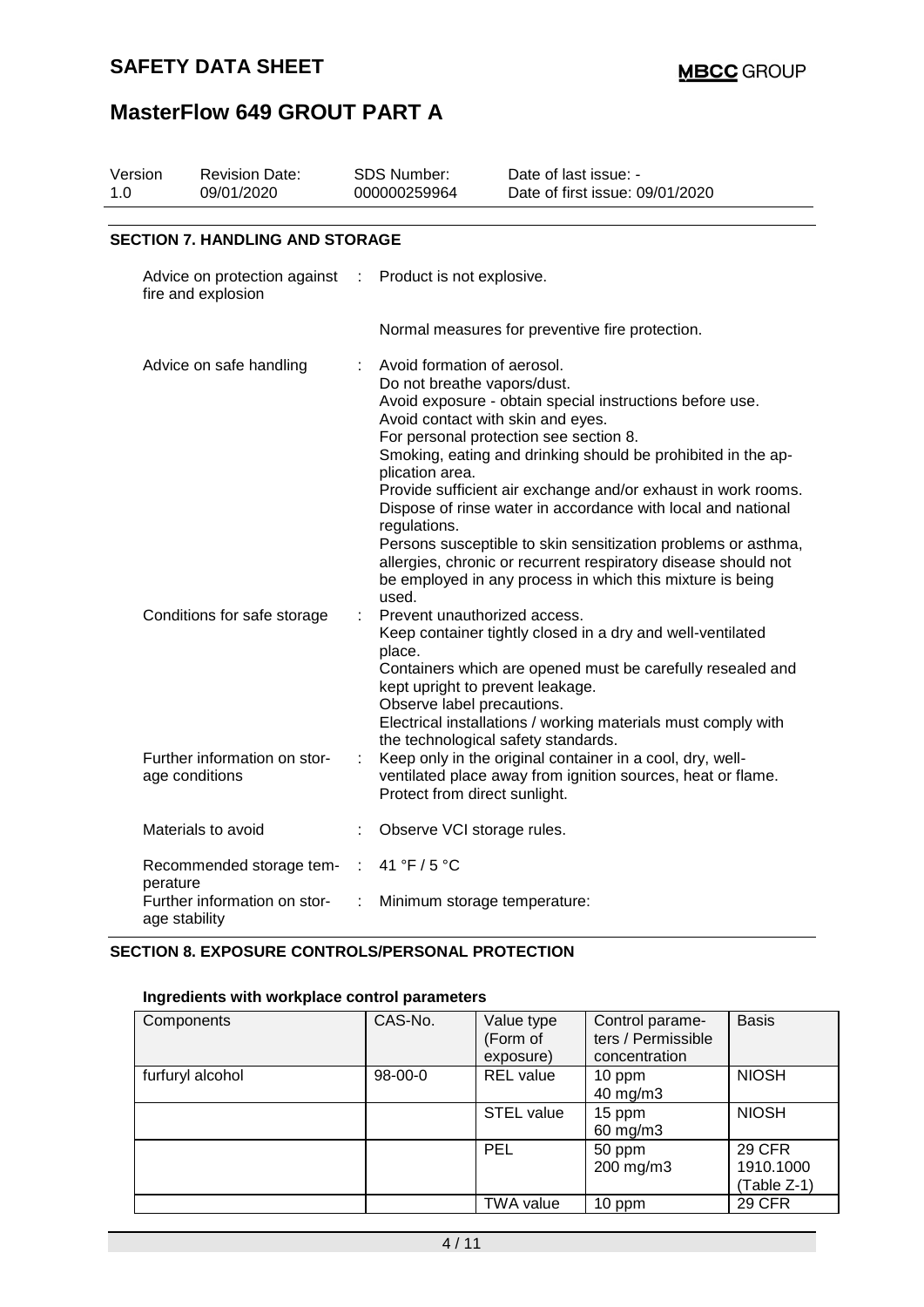| Version<br>1.0 | <b>Revision Date:</b><br>09/01/2020                |    | SDS Number:<br>000000259964                                                                                                                                                                                                                                                                                                                              | Date of last issue: -<br>Date of first issue: 09/01/2020 |                                                              |                                             |
|----------------|----------------------------------------------------|----|----------------------------------------------------------------------------------------------------------------------------------------------------------------------------------------------------------------------------------------------------------------------------------------------------------------------------------------------------------|----------------------------------------------------------|--------------------------------------------------------------|---------------------------------------------|
|                |                                                    |    |                                                                                                                                                                                                                                                                                                                                                          |                                                          | 40 mg/m3                                                     | 1910.1000<br>(Table Z-1-A)                  |
|                |                                                    |    |                                                                                                                                                                                                                                                                                                                                                          | <b>STEL value</b>                                        | 15 ppm<br>60 mg/m3                                           | <b>29 CFR</b><br>1910.1000<br>(Table Z-1-A) |
|                |                                                    |    |                                                                                                                                                                                                                                                                                                                                                          | <b>TWA</b> value                                         | $0.2$ ppm                                                    | <b>ACGIHTLV</b>                             |
|                |                                                    |    |                                                                                                                                                                                                                                                                                                                                                          | <b>TWA</b>                                               | $0.2$ ppm                                                    | <b>ACGIH</b>                                |
|                |                                                    |    |                                                                                                                                                                                                                                                                                                                                                          | <b>TWA</b>                                               | 10 ppm<br>40 mg/m3                                           | <b>NIOSH REL</b>                            |
|                |                                                    |    |                                                                                                                                                                                                                                                                                                                                                          | <b>ST</b>                                                | 15 ppm<br>60 mg/m3                                           | <b>NIOSH REL</b>                            |
|                |                                                    |    |                                                                                                                                                                                                                                                                                                                                                          | <b>TWA</b>                                               | 50 ppm<br>200 mg/m3                                          | OSHA Z-1                                    |
|                |                                                    |    |                                                                                                                                                                                                                                                                                                                                                          | <b>TWA</b>                                               | 10 ppm<br>40 mg/m3                                           | OSHA P0                                     |
|                |                                                    |    |                                                                                                                                                                                                                                                                                                                                                          | <b>STEL</b>                                              | 15 ppm<br>60 mg/m3                                           | OSHA P0                                     |
|                | Personal protective equipment                      |    |                                                                                                                                                                                                                                                                                                                                                          |                                                          |                                                              |                                             |
|                | Respiratory protection                             |    | sary.                                                                                                                                                                                                                                                                                                                                                    |                                                          | Wear a NIOSH-certified (or equivalent) respirator as neces-  |                                             |
|                | Hand protection                                    |    |                                                                                                                                                                                                                                                                                                                                                          |                                                          |                                                              |                                             |
|                | Remarks                                            |    |                                                                                                                                                                                                                                                                                                                                                          | with the producers of the protective gloves.             | The suitability for a specific workplace should be discussed |                                             |
|                | Eye protection                                     |    | Eye wash bottle with pure water<br>Tightly fitting safety goggles<br>Wear face-shield and protective suit for abnormal processing<br>problems.                                                                                                                                                                                                           |                                                          |                                                              |                                             |
|                | Skin and body protection                           | ÷. | Impervious clothing                                                                                                                                                                                                                                                                                                                                      |                                                          | Choose body protection according to the amount and con-      |                                             |
|                | Protective measures                                |    | centration of the dangerous substance at the work place.<br>Do not inhale gases/vapours/aerosols.<br>Avoid contact with the skin, eyes and clothing.<br>Avoid exposure - obtain special instructions before use.<br>Handle in accordance with good building materials hygiene<br>and safety practice.<br>Wearing of closed work clothing is recommended. |                                                          |                                                              |                                             |
|                | Hygiene measures                                   |    | Avoid contact with skin, eyes and clothing.<br>When using do not eat or drink.<br>When using do not smoke.<br>Wash hands before breaks and immediately after handling<br>the product.                                                                                                                                                                    |                                                          |                                                              |                                             |
|                | <b>SECTION 9. PHYSICAL AND CHEMICAL PROPERTIES</b> |    |                                                                                                                                                                                                                                                                                                                                                          |                                                          |                                                              |                                             |
|                | Appearance                                         |    | liquid                                                                                                                                                                                                                                                                                                                                                   |                                                          |                                                              |                                             |
|                | Color                                              |    | amber                                                                                                                                                                                                                                                                                                                                                    |                                                          |                                                              |                                             |

- Odor : mild
- Odor Threshold : No data available
- pH : not applicable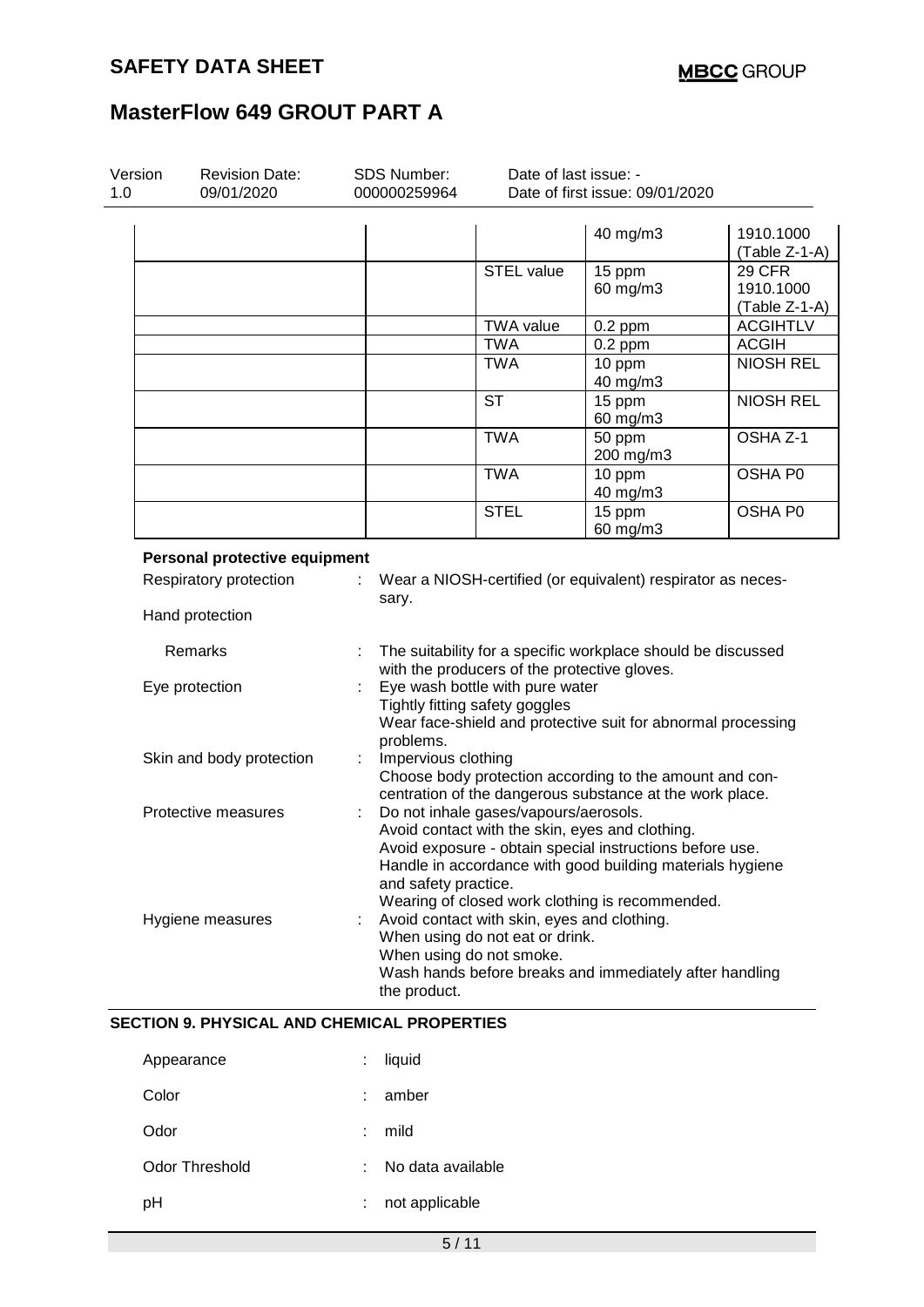## **SAFETY DATA SHEET**

# **MasterFlow 649 GROUT PART A**

| Version<br>1.0 | <b>Revision Date:</b><br>09/01/2020                 |                                                                            | <b>SDS Number:</b><br>000000259964                       | Date of last issue: -<br>Date of first issue: 09/01/2020         |
|----------------|-----------------------------------------------------|----------------------------------------------------------------------------|----------------------------------------------------------|------------------------------------------------------------------|
|                |                                                     |                                                                            |                                                          |                                                                  |
|                | Melting point                                       |                                                                            |                                                          | No applicable information available.                             |
|                | Boiling point                                       |                                                                            | 640 °F / 338 °C                                          |                                                                  |
| Flash point    |                                                     |                                                                            | 228 °F / 109 °C                                          |                                                                  |
|                |                                                     |                                                                            |                                                          | Method: Flash-Point by Pensky-Martens Closed Cup Tester.         |
|                | Flammability (solid, gas)                           | ÷.                                                                         | not highly flammable<br>Method: derived from flash point |                                                                  |
|                | Upper explosion limit / Upper<br>flammability limit | ÷                                                                          | 16.3 %(V)                                                |                                                                  |
|                | Lower explosion limit / Lower<br>flammability limit | ÷                                                                          | 1.8 %(V)                                                 |                                                                  |
|                | Relative vapor density                              | ÷                                                                          | Heavier than air.                                        |                                                                  |
|                | Density                                             |                                                                            | 1.16 g/cm3 (68 $\degree$ F / 20 $\degree$ C)             |                                                                  |
|                | Solubility(ies)<br>Water solubility                 |                                                                            | insoluble                                                |                                                                  |
|                | Partition coefficient: n-                           |                                                                            | No data available.                                       |                                                                  |
|                | octanol/water<br>Autoignition temperature           | ÷.                                                                         | No data available                                        |                                                                  |
|                | Decomposition temperature                           | No decomposition if stored and handled as pre-<br>÷.<br>scribed/indicated. |                                                          |                                                                  |
|                | <b>Explosive properties</b>                         |                                                                            | Not explosive<br>Not explosive                           |                                                                  |
|                | Oxidizing properties                                |                                                                            | as oxidizing.                                            | Based on its structural properties the product is not classified |
|                | Molecular weight                                    |                                                                            | No data available                                        |                                                                  |

### **SECTION 10. STABILITY AND REACTIVITY**

| Reactivity<br>Chemical stability<br>Possibility of hazardous reac- : | t.<br>t. | No decomposition if stored and applied as directed.<br>No decomposition if stored and applied as directed.<br>No decomposition if stored and applied as directed. |
|----------------------------------------------------------------------|----------|-------------------------------------------------------------------------------------------------------------------------------------------------------------------|
| tions                                                                |          |                                                                                                                                                                   |
| Conditions to avoid                                                  |          | $\therefore$ See SDS section 7 - Handling and storage.                                                                                                            |
| Incompatible materials                                               |          | : Strong bases                                                                                                                                                    |
|                                                                      |          | Strong acids                                                                                                                                                      |
| Hazardous decomposition<br>products                                  | t.       | No hazardous decomposition products if stored and handled<br>as prescribed/indicated.                                                                             |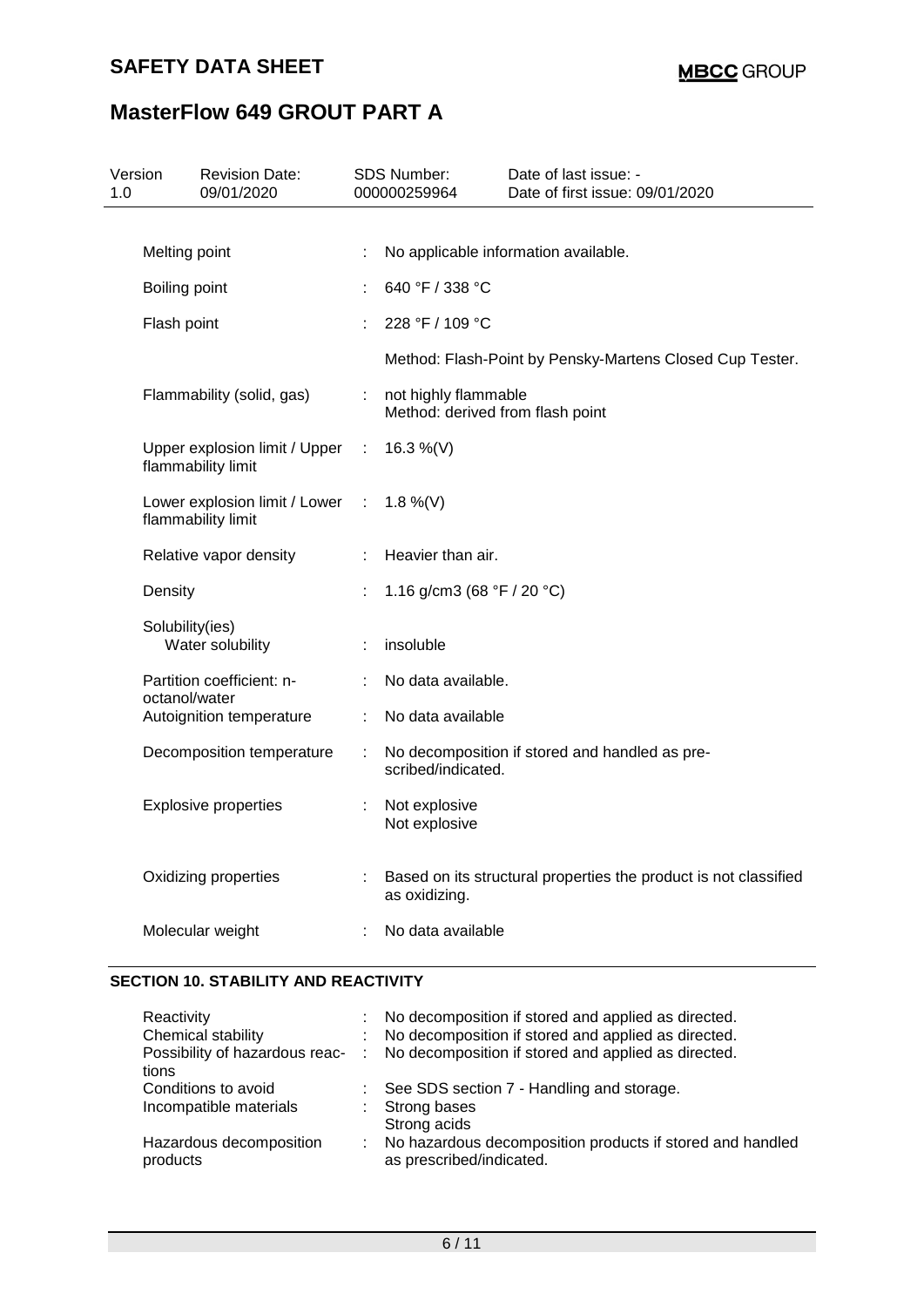| Version<br>1.0 |                                                                                 | <b>Revision Date:</b><br>09/01/2020                                                | <b>SDS Number:</b><br>000000259964 | Date of last issue: -<br>Date of first issue: 09/01/2020                                                               |  |  |
|----------------|---------------------------------------------------------------------------------|------------------------------------------------------------------------------------|------------------------------------|------------------------------------------------------------------------------------------------------------------------|--|--|
|                |                                                                                 | <b>SECTION 11. TOXICOLOGICAL INFORMATION</b>                                       |                                    |                                                                                                                        |  |  |
|                |                                                                                 | <b>Acute toxicity</b><br>Not classified based on available information.            |                                    |                                                                                                                        |  |  |
|                |                                                                                 | <b>Skin corrosion/irritation</b><br>Causes skin irritation.                        |                                    |                                                                                                                        |  |  |
|                | Product:<br><b>Remarks</b><br>May cause skin irritation and/or dermatitis.      |                                                                                    |                                    |                                                                                                                        |  |  |
|                |                                                                                 | Serious eye damage/eye irritation<br>Causes serious eye irritation.                |                                    |                                                                                                                        |  |  |
|                | Product:<br>Remarks                                                             |                                                                                    |                                    | May cause irreversible eye damage.                                                                                     |  |  |
|                |                                                                                 | <b>Respiratory or skin sensitization</b>                                           |                                    |                                                                                                                        |  |  |
|                |                                                                                 | <b>Skin sensitization</b><br>May cause an allergic skin reaction.                  |                                    |                                                                                                                        |  |  |
|                |                                                                                 | <b>Respiratory sensitization</b><br>Not classified based on available information. |                                    |                                                                                                                        |  |  |
|                | Product:<br>Remarks                                                             |                                                                                    | Causes sensitization.              |                                                                                                                        |  |  |
|                |                                                                                 | <b>Germ cell mutagenicity</b><br>Not classified based on available information.    |                                    |                                                                                                                        |  |  |
|                |                                                                                 | Carcinogenicity<br>Not classified based on available information.                  |                                    |                                                                                                                        |  |  |
|                | <b>Reproductive toxicity</b><br>Not classified based on available information.  |                                                                                    |                                    |                                                                                                                        |  |  |
|                |                                                                                 | <b>STOT-single exposure</b><br>Not classified based on available information.      |                                    |                                                                                                                        |  |  |
|                | <b>STOT-repeated exposure</b><br>Not classified based on available information. |                                                                                    |                                    |                                                                                                                        |  |  |
|                | <b>Aspiration toxicity</b><br>Not classified based on available information.    |                                                                                    |                                    |                                                                                                                        |  |  |
|                |                                                                                 | <b>Experience with human exposure</b>                                              |                                    |                                                                                                                        |  |  |
|                | Product:                                                                        | <b>General Information</b>                                                         | ÷                                  | Remarks: According to experience, the product is considered<br>to be harmless to health if used in the correct manner. |  |  |
|                |                                                                                 | <b>Further information</b>                                                         |                                    |                                                                                                                        |  |  |
|                | Product:                                                                        |                                                                                    |                                    |                                                                                                                        |  |  |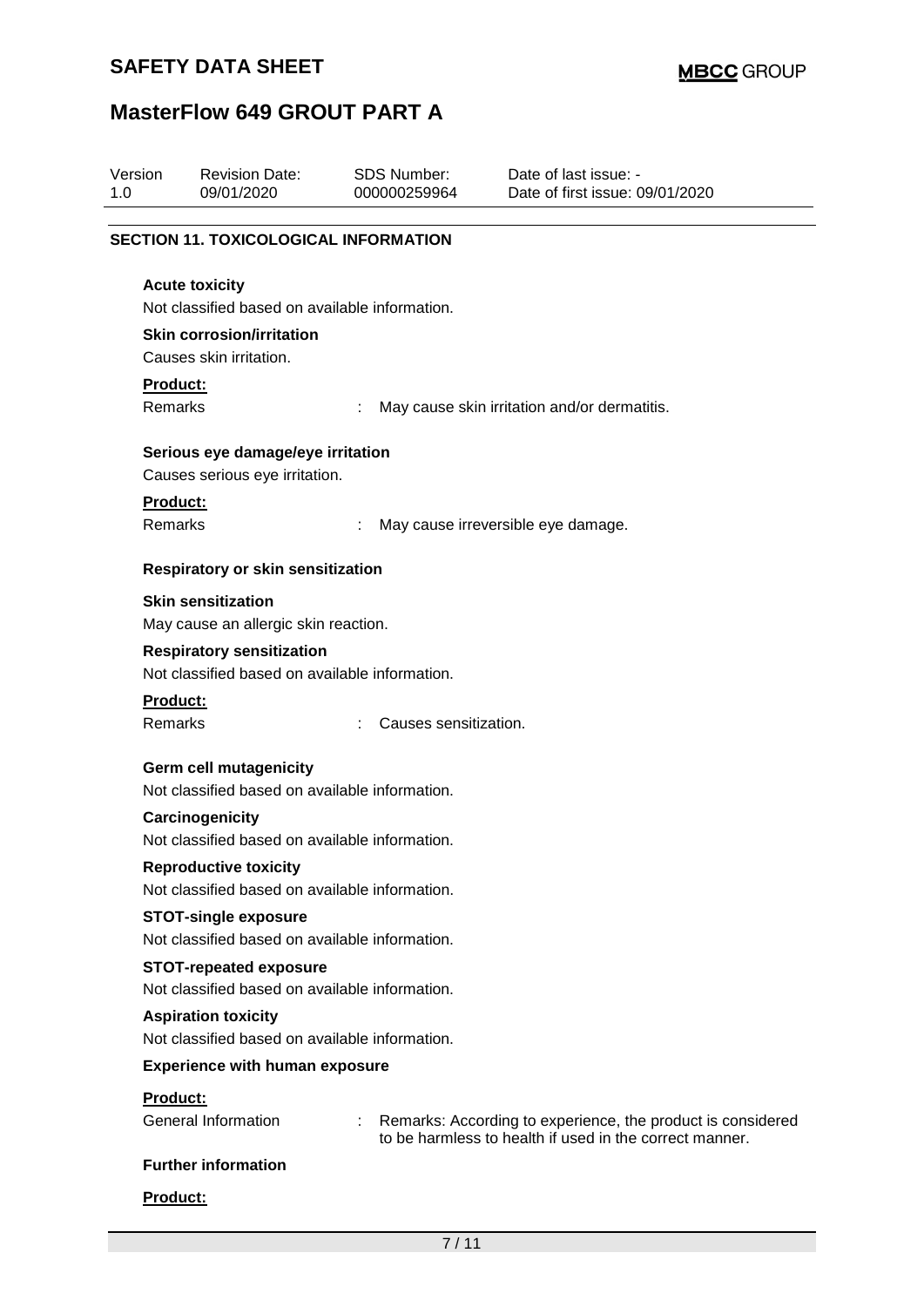### **SAFETY DATA SHEET**

# **MasterFlow 649 GROUT PART A**

| Version<br>1.0 | <b>Revision Date:</b><br>09/01/2020                                                                  |  | <b>SDS Number:</b><br>000000259964                             | Date of last issue: -<br>Date of first issue: 09/01/2020                                                       |  |  |
|----------------|------------------------------------------------------------------------------------------------------|--|----------------------------------------------------------------|----------------------------------------------------------------------------------------------------------------|--|--|
|                | Remarks                                                                                              |  | No data available                                              |                                                                                                                |  |  |
|                | <b>SECTION 12. ECOLOGICAL INFORMATION</b>                                                            |  |                                                                |                                                                                                                |  |  |
|                | <b>Ecotoxicity</b><br>No data available<br><b>Persistence and degradability</b><br>No data available |  |                                                                |                                                                                                                |  |  |
|                | <b>Bioaccumulative potential</b>                                                                     |  |                                                                |                                                                                                                |  |  |
|                | <b>Components:</b>                                                                                   |  |                                                                |                                                                                                                |  |  |
|                | 1,3-bis(2,3-epoxypropoxy)-2,2-dimethylpropane:                                                       |  |                                                                |                                                                                                                |  |  |
|                | Partition coefficient: n-<br>octanol/water                                                           |  | Remarks: No data available.                                    |                                                                                                                |  |  |
|                | <b>Mobility in soil</b><br>No data available                                                         |  |                                                                |                                                                                                                |  |  |
|                | Other adverse effects                                                                                |  |                                                                |                                                                                                                |  |  |
|                | <b>Product:</b><br>Additional ecological infor-<br>mation                                            |  | unprofessional handling or disposal.<br>Toxic to aquatic life. | An environmental hazard cannot be excluded in the event of<br>Toxic to aquatic life with long lasting effects. |  |  |

### **SECTION 13. DISPOSAL CONSIDERATIONS**

| <b>Disposal methods</b> |                |                                                                                                                                       |
|-------------------------|----------------|---------------------------------------------------------------------------------------------------------------------------------------|
| Waste from residues     |                | Do not contaminate ponds, waterways or ditches with chemi-<br>cal or used container.                                                  |
|                         |                | Dispose of in accordance with national, state and local regula-<br>tions.<br>Do not discharge into drains/surface waters/groundwater. |
| Contaminated packaging  | $\mathbb{R}^n$ | Contaminated packaging should be emptied as far as possible<br>and disposed of in the same manner as the sub-<br>stance/product.      |

### **SECTION 14. TRANSPORT INFORMATION**

#### **International Regulations**

#### **UNRTDG**

Not regulated as a dangerous good

#### **IATA-DGR**

Not regulated as a dangerous good

#### **IMDG-Code**

Not regulated as a dangerous good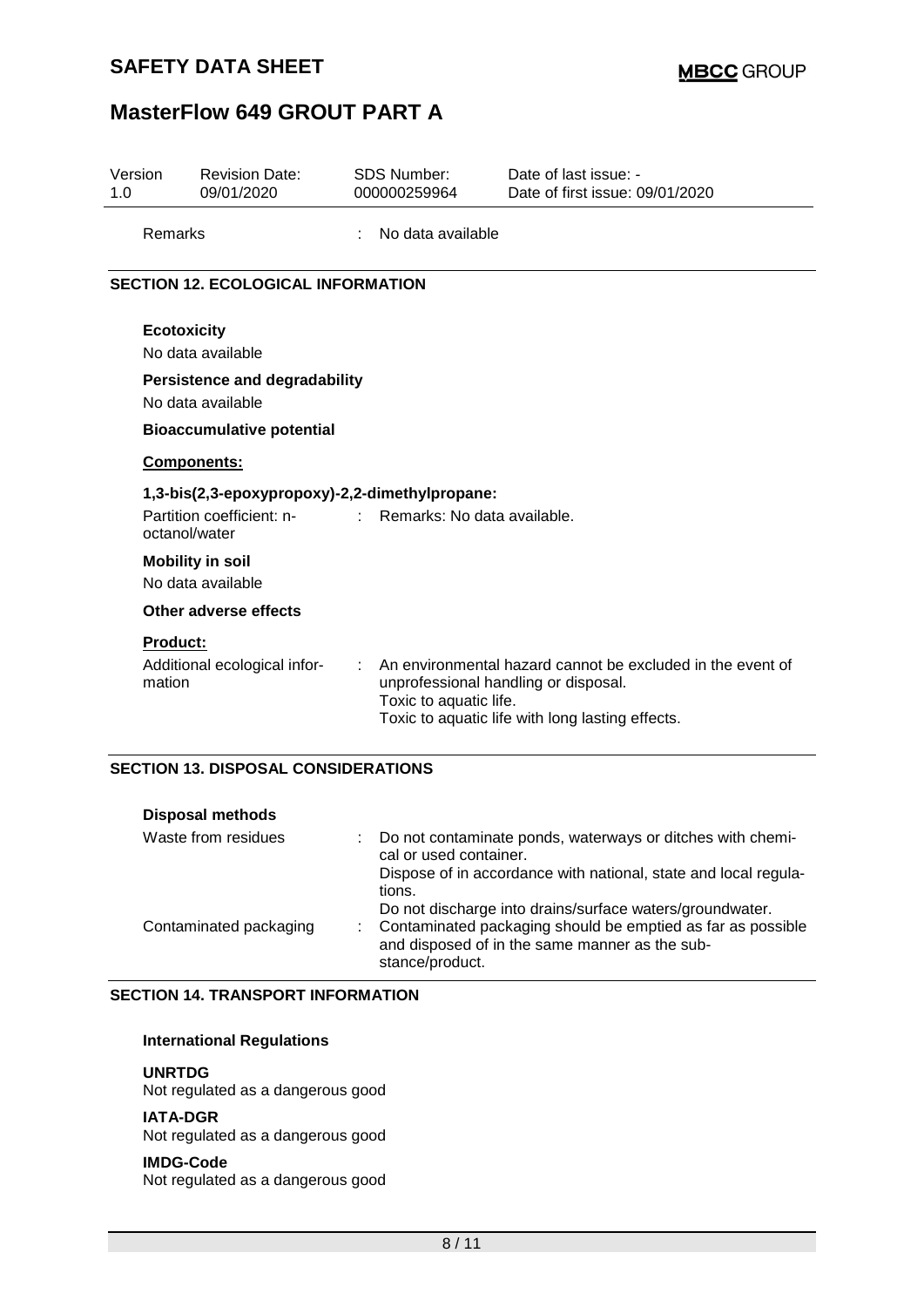**d**

## **MasterFlow 649 GROUT PART A**

| Version<br>1.0                            | <b>Revision Date:</b><br>09/01/2020                                                                                 | <b>SDS Number:</b><br>000000259964 | Date of last issue: -<br>Date of first issue: 09/01/2020 |  |  |  |  |
|-------------------------------------------|---------------------------------------------------------------------------------------------------------------------|------------------------------------|----------------------------------------------------------|--|--|--|--|
|                                           | Transport in bulk according to Annex II of MARPOL 73/78 and the IBC Code<br>Not applicable for product as supplied. |                                    |                                                          |  |  |  |  |
|                                           | <b>Domestic regulation</b>                                                                                          |                                    |                                                          |  |  |  |  |
|                                           | <b>49 CFR</b><br>Not regulated as a dangerous good                                                                  |                                    |                                                          |  |  |  |  |
| <b>SECTION 15. REGULATORY INFORMATION</b> |                                                                                                                     |                                    |                                                          |  |  |  |  |
|                                           | <b>US State Regulations</b>                                                                                         |                                    |                                                          |  |  |  |  |
| Pennsylvania Right To Know                |                                                                                                                     |                                    |                                                          |  |  |  |  |
|                                           | $98 - 00 - 0$<br>furfuryl alcohol                                                                                   |                                    |                                                          |  |  |  |  |
| <b>New Jersey Right To Know</b>           |                                                                                                                     |                                    |                                                          |  |  |  |  |
|                                           | furfuryl alcohol<br>$98-00-0$                                                                                       |                                    |                                                          |  |  |  |  |
| <b>California Prop. 65</b>                |                                                                                                                     |                                    |                                                          |  |  |  |  |

WARNING: This product can expose you to chemicals including furfuryl alcohol, which is/are known to the State of California to cause cancer. For more information go to www.P65Warnings.ca.gov.

### **The ingredients of this product are reported in the following inventories:** TSCA : On the inventory, or in compliance with the inventory

#### **SECTION 16. OTHER INFORMATION**



#### **Full text of other abbreviations**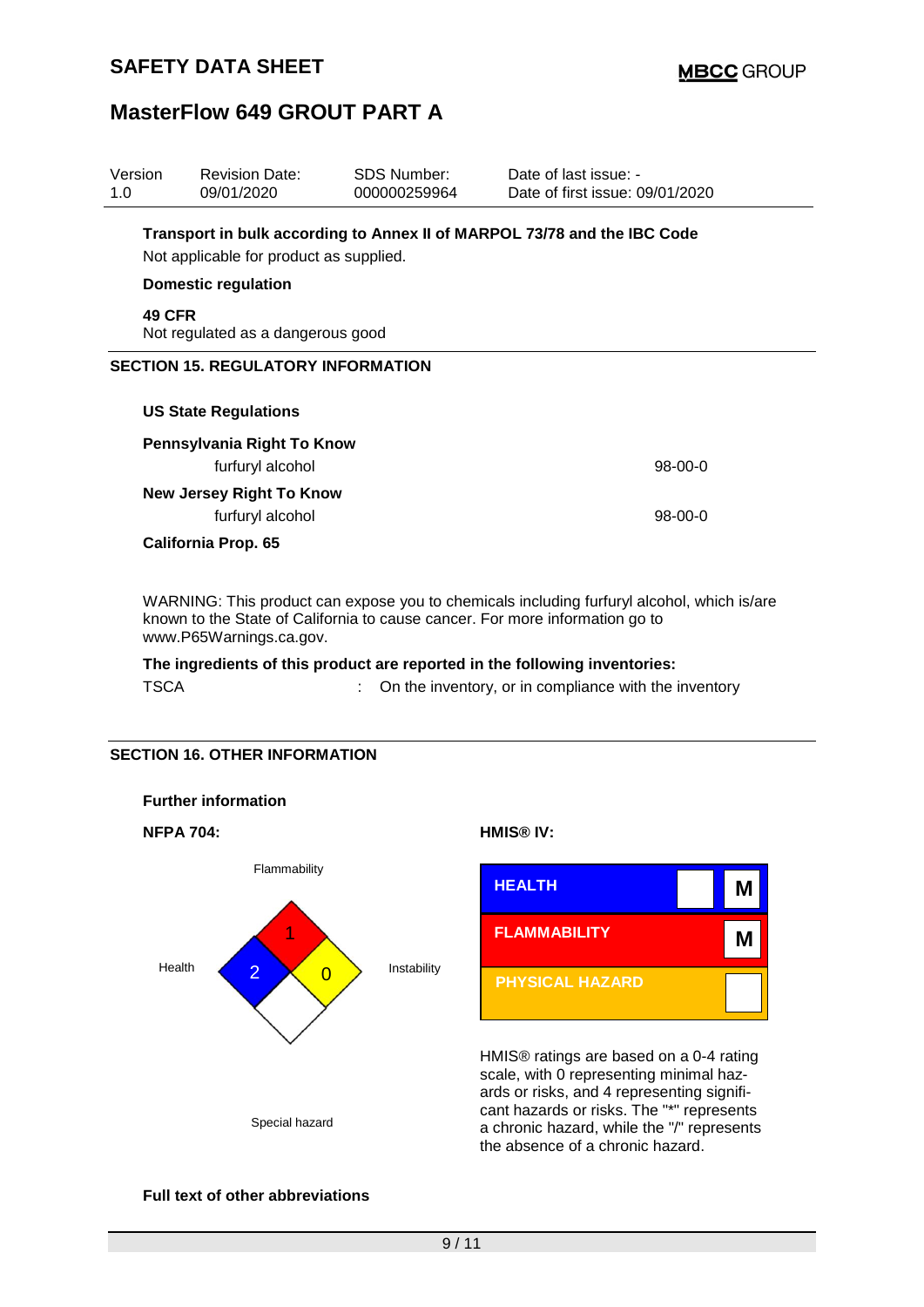| Version<br>1.0     | <b>Revision Date:</b><br>09/01/2020               |               | <b>SDS Number:</b><br>000000259964                                                         | Date of last issue: -<br>Date of first issue: 09/01/2020  |  |
|--------------------|---------------------------------------------------|---------------|--------------------------------------------------------------------------------------------|-----------------------------------------------------------|--|
| $1-A$ )            | 29 CFR 1910.1000 (Table Z- :                      |               |                                                                                            | OSHA - Table Z-1-A (29 CFR 1910.1000)                     |  |
| 1)                 | 29 CFR 1910.1000 (Table Z-                        | $\mathcal{L}$ | 1910.1000                                                                                  | OSHA - Table Z-1 (Limits for Air Contaminants) 29 CFR     |  |
| <b>ACGIH</b>       |                                                   |               |                                                                                            | USA. ACGIH Threshold Limit Values (TLV)                   |  |
| <b>ACGIHTLV</b>    |                                                   |               | American Conference of Governmental Industrial Hygienists -<br>threshold limit values (US) |                                                           |  |
| <b>NIOSH</b>       |                                                   |               |                                                                                            | NIOSH Pocket Guide to Chemical Hazards (US)               |  |
| <b>NIOSH REL</b>   |                                                   |               |                                                                                            | USA. NIOSH Recommended Exposure Limits                    |  |
| OSHA P0            |                                                   |               | 1910.1000                                                                                  | USA. OSHA - TABLE Z-1 Limits for Air Contaminants -       |  |
| OSHA Z-1           |                                                   |               | its for Air Contaminants                                                                   | USA. Occupational Exposure Limits (OSHA) - Table Z-1 Lim- |  |
|                    | 29 CFR 1910.1000 (Table Z- :<br>1-A) / STEL value |               | Short Term Exposure Limit (STEL):                                                          |                                                           |  |
|                    | 29 CFR 1910.1000 (Table Z-<br>1-A) / TWA value    | $\sim$ 1.     | Time Weighted Average (TWA):                                                               |                                                           |  |
| $1)$ / PEL         | 29 CFR 1910.1000 (Table Z-                        | $\mathcal{L}$ | Permissible exposure limit                                                                 |                                                           |  |
| <b>ACGIH / TWA</b> |                                                   |               | 8-hour, time-weighted average                                                              |                                                           |  |
|                    | <b>ACGIHTLV / TWA value</b>                       |               | Time Weighted Average (TWA):                                                               |                                                           |  |
|                    | NIOSH / REL value                                 |               |                                                                                            | Recommended exposure limit (REL):                         |  |
|                    | NIOSH / STEL value                                |               | Short Term Exposure Limit (STEL):                                                          |                                                           |  |
|                    | NIOSH REL / TWA                                   |               | workday during a 40-hour workweek                                                          | Time-weighted average concentration for up to a 10-hour   |  |
| NIOSH REL / ST     |                                                   |               | at any time during a workday                                                               | STEL - 15-minute TWA exposure that should not be exceeded |  |
|                    | OSHA P0 / TWA                                     |               | 8-hour time weighted average                                                               |                                                           |  |
|                    | OSHA P0 / STEL<br>OSHA Z-1 / TWA                  |               | : Short-term exposure limit<br>8-hour time weighted average                                |                                                           |  |

AICS - Australian Inventory of Chemical Substances; ASTM - American Society for the Testing of Materials; bw - Body weight; CERCLA - Comprehensive Environmental Response, Compensation, and Liability Act; CMR - Carcinogen, Mutagen or Reproductive Toxicant; DIN - Standard of the German Institute for Standardisation; DOT - Department of Transportation; DSL - Domestic Substances List (Canada); ECx - Concentration associated with x% response; EHS - Extremely Hazardous Substance; ELx - Loading rate associated with x% response; EmS - Emergency Schedule; ENCS - Existing and New Chemical Substances (Japan); ErCx - Concentration associated with x% growth rate response; ERG - Emergency Response Guide; GHS - Globally Harmonized System; GLP - Good Laboratory Practice; HMIS - Hazardous Materials Identification System; IARC - International Agency for Research on Cancer; IATA - International Air Transport Association; IBC - International Code for the Construction and Equipment of Ships carrying Dangerous Chemicals in Bulk; IC50 - Half maximal inhibitory concentration; ICAO - International Civil Aviation Organization; IECSC - Inventory of Existing Chemical Substances in China; IMDG - International Maritime Dangerous Goods; IMO - International Maritime Organization; ISHL - Industrial Safety and Health Law (Japan); ISO - International Organisation for Standardization; KECI - Korea Existing Chemicals Inventory; LC50 - Lethal Concentration to 50 % of a test population; LD50 - Lethal Dose to 50% of a test population (Median Lethal Dose); MARPOL - International Convention for the Prevention of Pollution from Ships; MSHA - Mine Safety and Health Administration; n.o.s. - Not Otherwise Specified; NFPA - National Fire Protection Association; NO(A)EC - No Observed (Adverse) Effect Concentration; NO(A)EL - No Observed (Adverse) Effect Level; NOELR - No Observable Effect Loading Rate; NTP - National Toxicology Program; NZIoC - New Zealand Inventory of Chemicals; OECD - Organization for Economic Co-operation and Development; OPPTS - Office of Chemical Safety and Pollution Prevention; PBT - Persistent, Bioaccumulative and Toxic substance; PICCS - Philippines Inventory of Chemicals and Chemical Substanc-